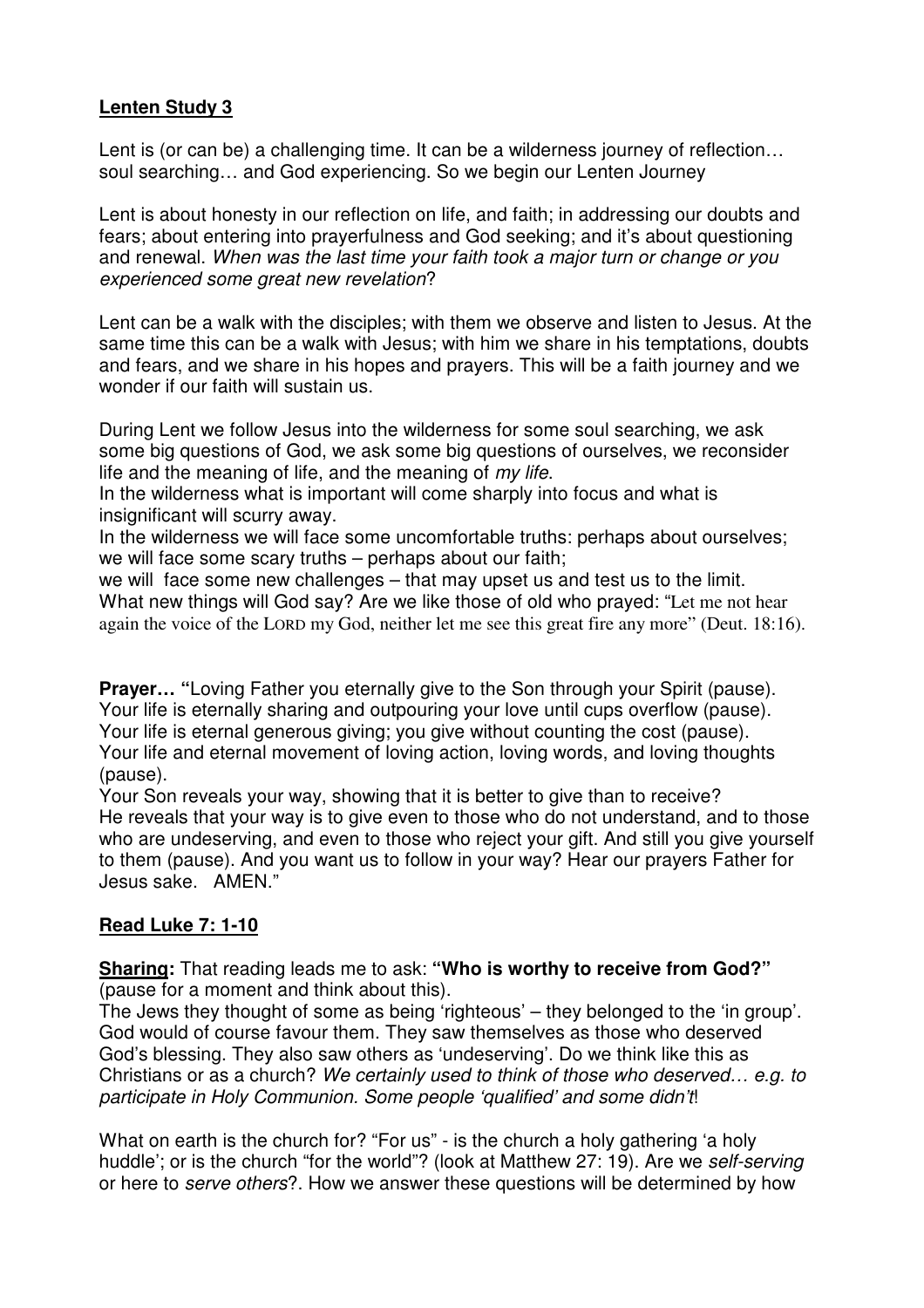we understand God: and that will determine our nature and essence as a local church, that is, what we are like: inward look or outward looking.

What is the breadth of Jesus' ministry... is it only for the righteous (Luke 5:31)? Did Jesus' ministry include the unrighteous?

If so, what was the reaction of all others to this: the reaction of temple authority, Pharisees, disciples and his own family to this?

Are the interests and concerns of Jesus' the same as the people he meets? Do our interests and concerns as Christians and as a church reflect our community or are we detached somehow "on a different page"?

Jesus revealed a great breadth of love and acceptance that shocked and outraged his listeners – this was not their way. Is Jesus' love still just as shocking and outrageous?

Are we broad or narrow in accepting Jesus' breadth of ministry? And the answer may be simple and not complicated... "yes we are!" Then again we may want to say "yes" but are we? It's easy for us to accept Jesus' outreach to lepers because we don't see them, but... who are the lepers of our day? That is, who Jesus is with, entering their homes, and eating with that we would not! Some Christians may be appalled and refuse to enter! Are they missing out? Are we still broad or narrow in accepting Jesus' breadth of ministry?

Where would we be uncomfortable in following Jesus? (Take a moment and be honest). You might not even be able to share this as it is deeply probing. Jesus does confront us as he asks, "are you coming?"

What is the breadth of our North Lake Macquarie Parish ministry and why does our church offer a broad ministry? Does our ministry reflect Jesus' own – is that what we are seeking or are we seeking some other?

The church seeks to follow Jesus' breadth of ministry as she goes into all the world… offering chaplains: to industry, to schools, to hospitals, to universities, to armed forces, to police, to Returned Service League, etc.

The church reaches out to people in Jesus' name through: open air preaching, beach missions (baptizing in a person's home or at the beach!), churches offer soup kitchens, food distributions, op-shops, needle exchange, bible studies in the pub, etc. (see Matthew 25: 35-40). We may wish that praying for people was enough! Some congregations are very innovative in revealing God's generous love in new ways – do you know of any?

Ministers have a unique opportunity and privilege in their work to proclaim the good news through pastoral work, ministry outreach, weddings, funerals, and sacraments. This is a massive privilege where one is invited into another's deepest sorrow or deepest joy. How would you revel God's love in every situation – no not revealing God's judgment or condemnation or rejection… how would you reveal love in every situation?

**A Kenneth 'True Story'**: Some phoned me and asked if I would baptize her grandchild. Before she could say any more I said, "Yes I would be delighted". The lady continued, "My daughter hasn't actually had the baby yet, but I was just checking…" Kenneth replied, "No problem, the answer is still yes. Just get in touch with me when the baby is born."